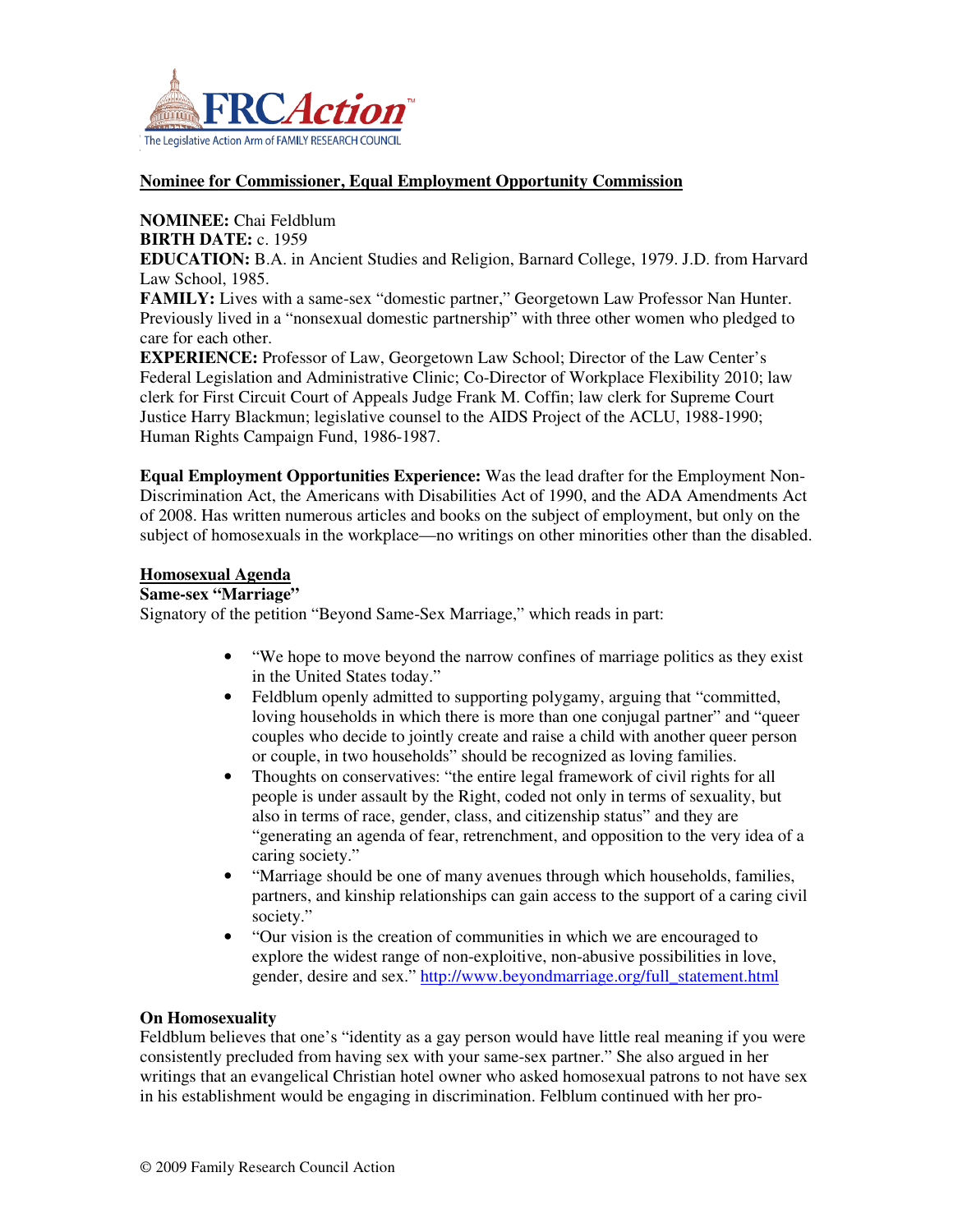homosexual agenda by stating, "I believe that heterosexuality and homosexuality are morally neutral characteristics (similar to having red hair or brown hair), and I believe that acting consistently with one's sexual orientation is a morally good act…And, in making the decision in this zero sum game, I am convinced society should come down on the side of protecting the liberty of LGBT people." Chai Feldblum, "Moral Conflict and Liberty: Gay Rights and Liberty," Becket Fund, n.d. http://www.becketfund.org/files/4bce5.pdf.

"Gay sex is morally good," Feldblum said. "Now you may think that might be a little crazy to go out there and say gay sex is good. But think a second. Society definitely believes that heterosexual sex is good. Right. Heterosexual sex within a certain framework -- marriage -- I mean, you can't get more dewy-eyed and romantic in this society about how wonderful that is…"If you're not being cynical for the moment, I think that does reflect a correct understanding that sex is often a basic building block for intimacy and that intimacy and connections within couples and within families are integral building blocks for a healthy society." Chai Feldblum, http://www.youtube.com/watch?v=uOghvpWTl\_U.

## **Sexual License vs. Religious Liberty**

Feldblum founded the "Moral Values Project," which states that the following are immoral activities: "when transgender people are not assisted in living in the gender of their choice; when intersex infants are subjected to genital surgery; or when young women are denied effective contraception -- our society is not living up to its important moral values." Chai Feldblum, "The Moral Values Project," *The Moral Values Project*, 2005. http://www.law.georgetown.edu/moralvaluesproject/.

Was the lead drafter for ENDA, which she would be responsible for enforcing if she is confirmed to the EEOC. When questioned on the rights of Christians hiring employees of their choice, Feldblum stated **"**Gays win; Christians lose." Thomas Peters, "Chai's ENDA vs. Religious Liberty," *American Principles Project,* October 26, 2009. http://www.americanprinciplesproject.org/blogs/chais-enda-vs-religious-liberty.html.

Similarly, Feldblum, when questioned about how she would decide when religious liberty and homosexual "rights" conflict, she would have "a hard time coming up with any case in which religious liberty should win." "Obama's EEOC pick, Chai Feldblum: Sexual liberty wins in conflict with religious liberty," *Alliance Defense Fund,* September 14, 2009. http://www.alliancealert.org/2009/09/14/obama-picks-chai-r-feldblum-for-eeoc-commission/.

Defined the battle plan for homosexual activists in the "fight for equality": "As a practical matter, changing the public's perception of the morality of gay sex and of changing one's gender may ultimately be necessary to achieve true equality for LGBT people…" "Obama's EEOC pick, Chai Feldblum: Sexual liberty wins in conflict with religious liberty," *Alliance Defense Fund,*  September 14, 2009. http://www.alliancealert.org/2009/09/14/obama-picks-chai-r-feldblum-foreeoc-commission/.

# **Domestic Partnerships for All**

In perhaps her most radical paper, Chai Feldblum "nonsexual domestic partnerships" should be respected and "supported" by the State, and benefits should extend to them and believes these tax-supported partnerships can consist of people who are merely "really good friends." Other excerpts from the article include:

• **"**Moreover, to the extent that the struggle for marriage equality focuses solely on achieving the right to marry because that is what a pure equality discourse calls for, the